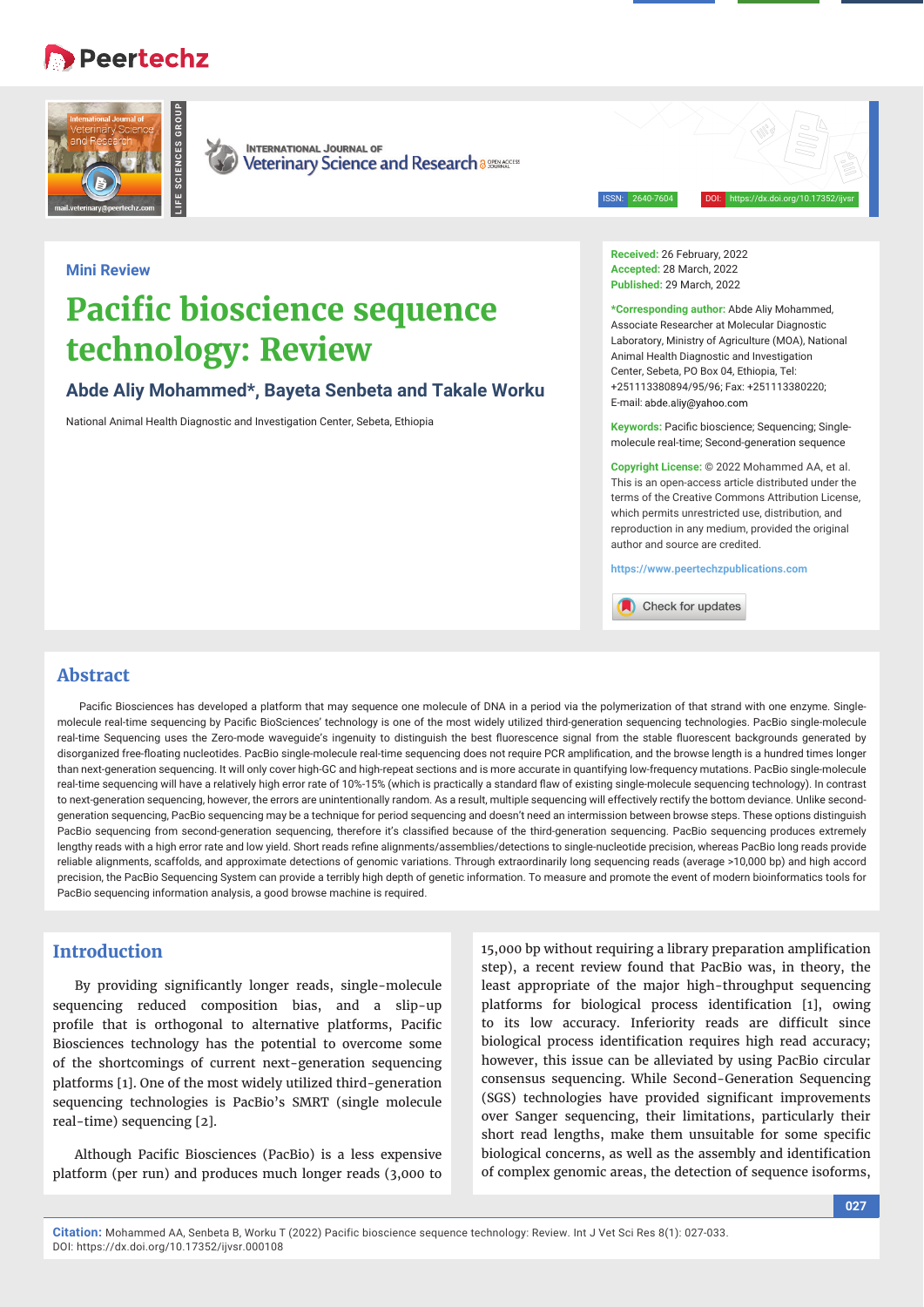and the detection of methylation. Pacific Biosciences (PacBio) developed single-molecule period (SMRT) sequencing as an alternative to overcome some of these restrictions [2].

To put it succinctly, it's known as "PacBio sequencing"; nevertheless, the community also refers to it as "SMRT sequencing." PacBio sequencing, unlike SGS, may be a period sequencing technology that does not require a pause between reading steps. PacBio sequencing is distinguished from SGS by these features, hence it is classified as Third-Generation Sequencing (TGS). PacBio sequencing allows for significantly longer read lengths and faster runs than SGS methods, but it is limited by lesser yield, a higher error rate, and a lower cost per base. Because the advantages of PacBio sequencing and SGS are mutually beneficial. The complementary strengths and weaknesses of SGS and PacBio sequencing prompted a unique concept, hybrid sequencing, to blend the two techniques [1].

These methods often entail using high-throughput, highaccuracy short browse information to correct errors in long reads, in order to reduce the amount of expensive long-read sequence knowledge required and to save the comparably long, but more fallible, sub reads. Furthermore, PacBio long reads provide reliable alignments, scaffolds, and preliminary detections of genomic variations, whereas short reads refine alignments/assemblies/detections to single-nucleotide precision [3,4].

SGS knowledge's broad scope can be used in downstream mensuration. In general, PacBio sequencing produces extremely long reads with a high error rate and low yield. Its relative performance in comparison to first-generation, second-generation, and third-generation sequencing technologies. PacBio RS II, which uses the sixth generation of enzymes and the fourth generation of chemistry (P6-C4), has a longer average browse time than SGS platforms, but a lower yield and a lower single-pass mistake rate. Furthermore, PacBio sequencing is both faster and more expensive than most other methods [4]. Internal control options in bioinformatics workflows used to preprocess raw sequences before biological process analysis are aimed to reduce sequencing or PCR errors in the dataset. Reads with an uncertain base decision, a mean quality score below a threshold, multiple mismatches to a primer/barcode sequence, less than a certain number of bases, or chimeras, for example, are removed from processes [5]. With categorization binning, the PacBio sequencing platform was suitable for biological process identification of electrically generated microbiomes down to the genus level [6]. Circular consensus Sequences were used to overcome the low browsing quality that is typical of PacBio. In addition, internal control workflows were modified to address PacBiospecific issues, the most significant of which was the creation of 'PacBio chimeras,' alternatives that may be the target of political action committees. Chime, on the other hand, does not appear to detect bio library preparation. Future advances by political action committees will be similar to those made by each sequencing platform. Biotechnology and chemistry can change lengthier (thus a lot of correct and numerous) reads, whilst understanding of political action committees can change shorter (hence a lot of accurate and numerous) reads.

Bio biases can skew a lot of correct knowledge when it comes to identifying biological processes [7].

#### **Principles of pacbio sequencing technology**

Examine hybrid-sequencing methods that combine first and second-generation sequencing technology to overcome the drawbacks of each separately, as well as the applicability of PacBio sequencing to a variety of areas of research, including ordering, transcriptome, and epigenetics. Due to new procedural approaches and advancements in sequencing technology, PacBio sequencing will now be used to analyze a wide range of bigger genomes, including human genomes [4].

Through very long sequencing reads (average >10,000 bp), the PacBio Sequencing System may provide a tremendous amount of genetic information, resulting in high consensus accuracy. Is the fluorescently tagged ester detected because it is integrated by the deoxyribonucleic acid enzyme into the complementary strand of the one molecule? The fluorescent label specific for the bottom is detected at the time of integration, while the enzyme simultaneously chops off the Label-fromthe-Ester. The process is repeated for each consecutively labeled ester, and the bottom sequence is determined by the order of the four completely different labels identified.

The procedure is carried out in chambers with zeromode waveguides (ZMW). A single molecule of the enzyme is immobilized and a fluorescently tagged ester is added at intervals between the ZMWs, allowing deoxyribonucleic acid sequencing to be evaluated optically and recorded in realtime [8]. The ZMW invention is employed by PacBio SMRT Sequencing to distinguish the ideal fluorescent signal from the powerful fluorescent backgrounds created by unstructured free-floating nucleotides. A deoxyribonucleic acid enzyme's binding, and therefore the guide deoxyribonucleic acid strand, is anchored to the ZMW's lowest glass surface. Because the ZMW dimensions are lower than the wavelength of the sunlight, the optical device lightweight goes past the lowest surface of a ZMW but does not entirely pierce it. As a result, it is possible to selectively excite and identify sunlight emitted by nucleotides recruited for base elongation [4,9,10] Figure 1.

#### **DNA sequencing and pacbio library construction**

Genomic DNA was sheared with an ultrasonicator and reborn into the exclusive SMRT bell TM library format with the help of the RS DNA guide Preparation Kit. Sheared DNA was repaired completely, and pin adapters were ligated using T4 DNA ligase. Nuclease III and nuclease VII were used to destroy incompletely formed SMRT bell templates. The resulting DNA templates were refined using SPRI magnetic beads and subjected to a two-fold molar way over a sequencing primer that was unique to the pin adapters' fiber loop region [11] Figure 2.

The following steps make up the library construction workflow:

• Determine the genomic deoxyribonucleic acid standard (gDNA)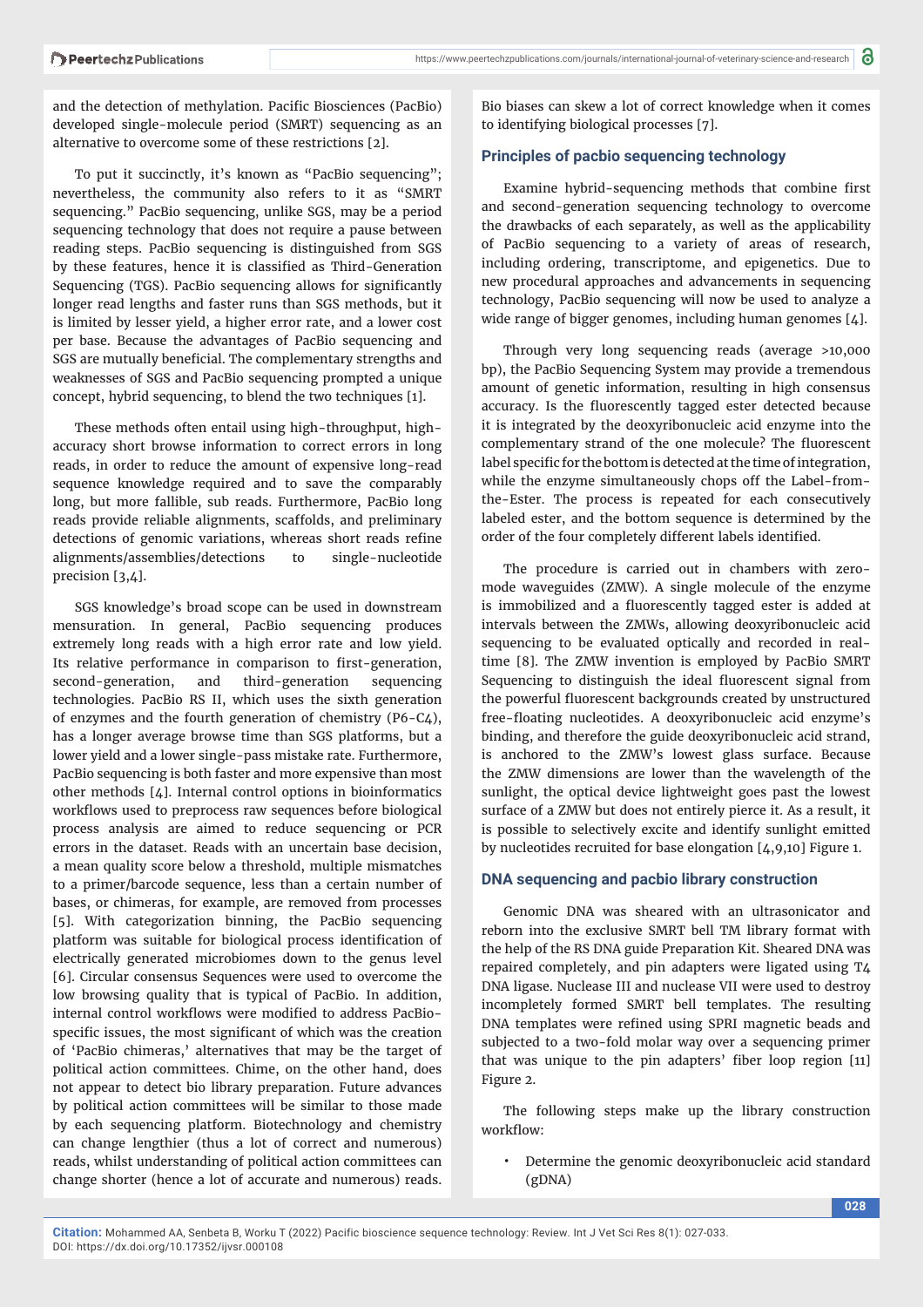

Figure 1: Genome assembly and annotation workflow using long reads genomic DNA, Complementary DNA [53].



**Citation:** Mohammed AA, Senbeta B, Worku T (2022) Pacific bioscience sequence technology: Review. Int J Vet Sci Res 8(1): 027-033. DOI: https://dx.doi.org/10.17352/ijvsr.000108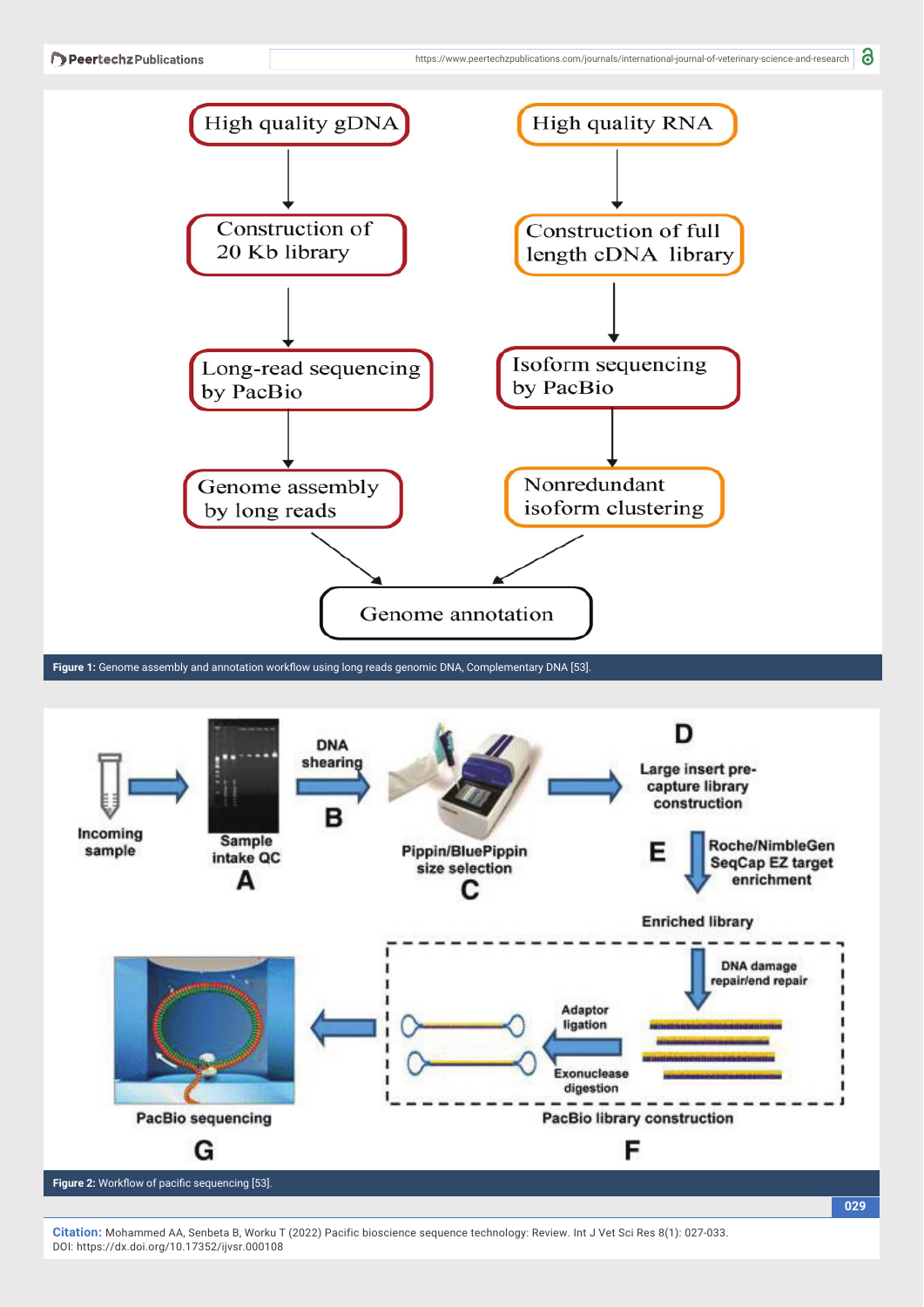- Using a g-TUBE to shear gDNA (Covaris)
- Choose a size and adjust the concentration
- Deoxyribonucleic acid damage and fragmented deoxyribonucleic acid ends are repaired.
- Purification of deoxyribonucleic acid
- Victimization of blunt adapters by blunt-end ligatures
- Cleanse the example before submitting it to a sequencer; the example, known as an SMRT bell, could be anything.

A circular deoxyribonucleic acid with a closed fiber generated by legating pin adapters to the ends of target doublestranded deoxyribonucleic acid (dsDNA) molecules [4,8]. Pacific Biosciences has created a technology that can sequence one molecule of deoxyribonucleic acid in a single period using a single Enzyme to polymerize that strand [12,13]. Individual picolitre-sized wells with clear bottoms are housed in specific flow cells in SMRT technology. Zero mode waveguides (ZMW) include one attached enzyme at an all-time low in each of the wells [13.14].

Because the enzyme integrates tagged bases onto the example deoxyribonucleic acid, one deoxyribonucleic acid molecule, which is circularized during library preparation (SMRT bell), can progress through the well. The incorporation of bases causes visible radiation to be emitted, which is recorded in the period through the ZMW's glass bottoms [13- 15]. At the start, the average browse length for SMRT was only ninety-one 5 Kb, with a high error rate of -13 percent due to incorrect insertions [16].

However, errors are randomly distributed over the browses [12], and excellent agreement sequences are frequently achieved with sufficient read depths [15,18]. Furthermore, every ester position during a 1kb amplicon is frequently browsed a hundred and ten times victimization circular consensus sequence methodology for one molecule with a hundred and ten kilobytes browse length, making it unlikely that the same random mistake would occur in multiple reads [19,20].

## **Advantage of pacbio sequence technology**

PacBio long-read sequencing provided by SMRT Sequencing technology does not require PCR amplification, hence the read duration is a hundred times longer than NGS [7] compared to the previous two generations. PacBio SMRT sequencing can be utilized for genomic First State Novo sequencing to generate high-quality ordering sequences, obtain entire transcriptome information, and detect several junction isoforms, numerous mutations in target regions, and epigenetic alterations, among other things [7,8].SMRT sequencing may be accustomed to verifying the repeat size and therefore the detection of the quantity of interrupting AGG units [21]. The main advantage of this approach is that the unambiguous separation of the 2 CGG repeats on the various X chromosomes of females thereby outperforming all different (PCR) approaches. Afterward, the knowledge generated by SMRT sequencing is employed

clinically for improved genetic guidance of girls deliberation the danger of getting a toddler with FXS [21-23]. Another example of braving a bicycle-built-for-two repeat by SMRT sequencing is that the ATTCT repeats embedded in deoxyribonucleic acid nine of the Spinocerebellar ataxy kind ten sequences [24]. The complete length of an enlarged ATTCT repeat was sequenced for the first time using SMRT technology for the first time. The repeat was recreated using assembly, with each interruption acknowledged and new interruptions discovered [24]. Wholegenome sequencing, targeted sequencing, enhanced population analysis, polymer sequencing of targeted transcripts, and microbic epigenetics have all been done with the PacBio RS II  $[8-10]$ . The circular consensus methodology has been defined as a preparative methodology useful in sequencing polymer viruses to extremely high accuracy, allowing the detection of extremely rare variants and accurate measurement of lowfrequency variants [25]. The Pacific Biosciences platform's lengthy sequence reads have allowed researchers to examine problematic sections of the ordering, such as MHC category I region transcripts [26,27] and regions of segmental duplication [28]. The impact of the platform and its potential involvement in the first State eloping routine analysis of human genomes driven by de novo assembly rather than comparisons to a reference sequence have also been demonstrated in studies undertaken to come up with first State Novo assemblies [29,30].

## **Application of pacbio sequencing technology and analysis of bioinformatics**

Bioinformatics analysis, such as de novo assemblies to identify genetic variations, reference ordering mapping, ordering annotation (pathogenic and status genes prediction, non-coding polymer prediction, CRISPRs prediction), cistron operates annotation (COG/ GO/ KEGG), SNP/InDel identification, and comparative genetic science analysis, biological process analysis, and divergence time estimation are all viable [9,10]. For SMRT knowledge analysis, more and more bioinformatics tools and algorithms are being developed, such as sequence alignment programs BLASR [31] and GraphMap [32], genome computer programs canu [33] and miniasm [34], and structural variant callers PBHoney [35] and Sniffles [36]. Furthermore, PacBio sequencing has been rapidly developed with multiple variants. It's critical that these tools are benchmarked and evaluated using reads simulated by sequencing simulators targeting a specific version of PacBio technology [37]. For PacBio sequencing knowledge analysis, an efficient read machine is critical to gauging and promoting the event of recent bioinformatics tools [38].

Single-molecule time sequencing could be used for a wide range of genetic research investigations. Reading lengths from the single-molecule period of time sequencing square measure corresponding to or larger than those from the Sanger sequencing technique backed dideoxynucleotide chain termination for de novo assemblies. The increased read length allows for Novo ordering sequencing and easier ordering assemblies in the United States [39,40]. To combine shortread sequence expertise with long-read sequence knowledge, scientists are using a single-molecule period of time sequencing in hybrid for de novo assemblies of genomes Table 1.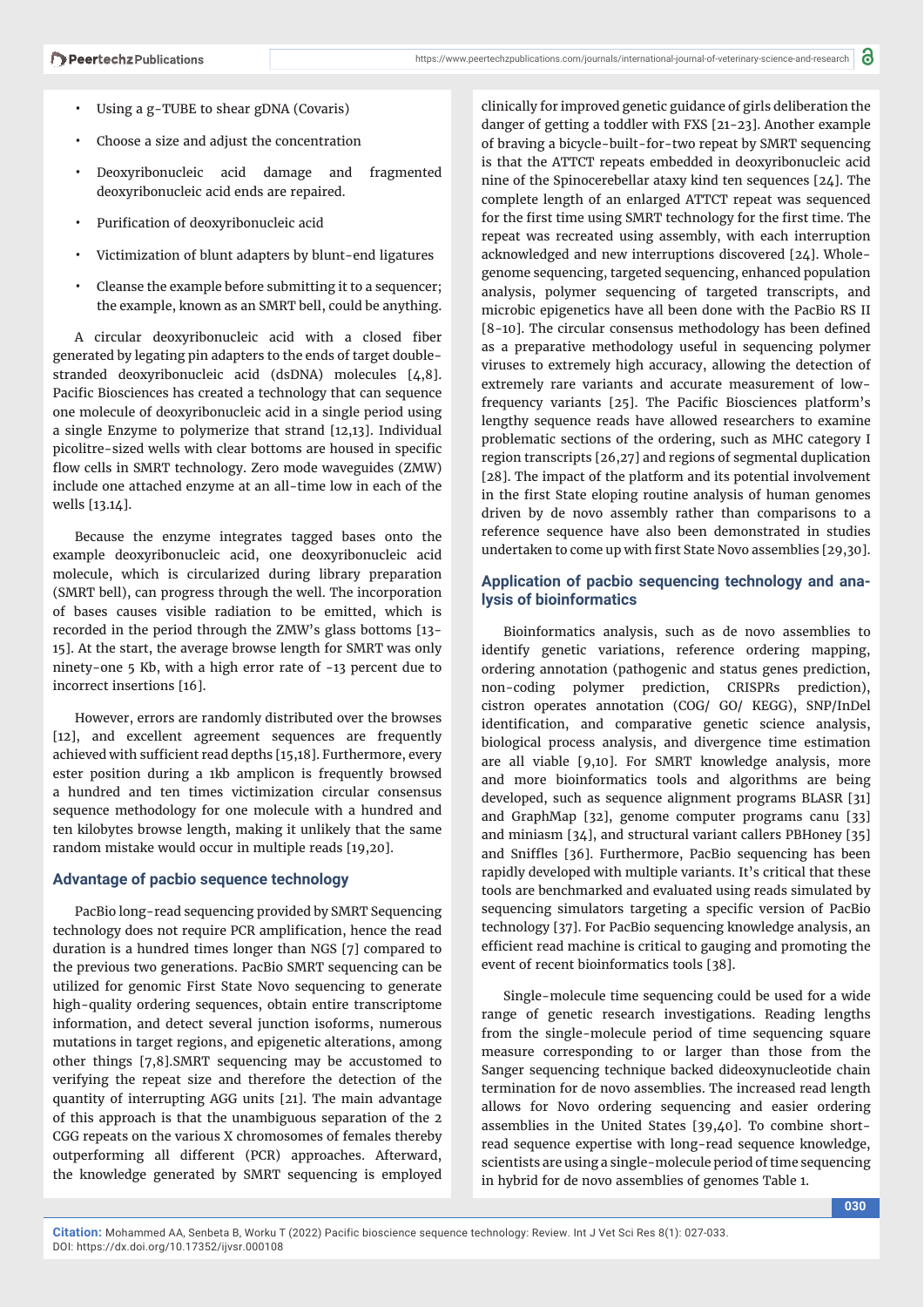|                           | <b>Sanger sequencing</b>                                 | <b>Second generation</b>                             | <b>Third generation</b>                 |
|---------------------------|----------------------------------------------------------|------------------------------------------------------|-----------------------------------------|
| Current read length       | Moderate (800-1000bp)                                    | Short(generally much shorter than Sanger sequencing) | >1000bp                                 |
| Current raw read accuracy | High                                                     | High                                                 | Lower                                   |
| Resolution                | Averaged across many copies of the DNA molecule          | Averaged across many copies of the DNA molecule      | Single DNA molecule                     |
| Current throughput        | Low                                                      | High                                                 | High                                    |
| Current cost              | High cost per base,<br>Low cost per run                  | Low cost per base,<br>High cost per run              | Low cost per base,<br>High cost per run |
| RNA sequencing method     | cDNA sequencing                                          | cDNA sequencing                                      | Direct RNA sequencing                   |
| Sample preparation        | Moderately complex, PCR amplification is not<br>required | Complex, PCR amplification is required               | Various                                 |
| Time to result            | Hours                                                    | Days                                                 | <1 day                                  |
| Data analysis             | Routine                                                  | Complex (due to large data volumes & short reads)    | Complex                                 |
| Primary results           | Base calls with quality values                           | Base calls with quality values                       | Base calls with quality values          |

Many peer-reviewed publications demonstrating the automatic finishing of microorganism genomes were available for free in 2012, including one work that upgraded the Celera computer program with a pipeline for ordering finishing using lengthy SMRT sequencing reads [41]. Long-read sequencing was predicted in 2013 to be able to completely assemble and finish the majority of microbial and archaeal genomes  $[42]$ . By creating a circular polymer Template and using a strand displacing accelerator to detach the recently synthesized polymer strand from the template, the same polymer molecule can be re-sequenced several times [43].

The Broad Institute published an Associate in the Nursing examination of SMRT sequencing for SNP business in August 2012 [44]. The kinetics of an enzyme will reveal whether a base is an alkyl group or not [45]. Scientists have proven that single-molecule time sequencing may be used to investigate methylation and other base alterations [46-48]. SMRT sequencing was utilized by a group of scientists in 2012 to obtain the entire methylomes of six bacteria. A report on genome-wide methylation of an E. coli disease strain was published in November 2012 [49].

Long reads allow for the sequencing of whole cistron isoforms as well as the 5' and 3' ends. Isoforms and splice variants can be captured with this type of sequencing [50]. When investigating families with probable parental ductless gland disease, SMRT sequencing has various applications in procreative medical genetic science study. To determine the parent-of-origin of mutations, long readings modify haplotype phasing in patients. Deep sequencing allows for the determination of gene frequencies in spermatozoan cells, as well as the estimation of the risk of future offspring being affected [51-60].

### **Conclusion**

PacBio sequencing allows for significantly longer browse lengths and faster runs than SGS but is limited by the poorer turnout, a higher error rate, and a higher expense per base.

Long browse lengths (for Diamond State Novo assemblies of novel genomes), direct measuring of individual molecules, templates ready without PCR amplification, the system records the dynamics of every ester incorporation reaction, alter and improve genomic assembly and understanding of illness heritability are some of the benefits of the SMRT sequencing platform when compared to other sequencing technologies. Unwanted ground noise caused by biological building materials "is solved for the first time by zero-mode waveguiding technology." With categorization binning, the PacBio sequencing platform proved sufficient for organic process identification of electro-generated microbiomes to the genus level. The rapid sequencing has also resulted in several evident flaws. For example, PacBio SMRT sequencing's rather high error rate (which is practically a standard flaw of current single-molecule sequencing technology) will approach 10% -15%. In contrast to next-generation sequencing, however, the errors are unintentionally random. As a result, the bottom deviation is effectively corrected through multiple sequencing, and PacBio SMRT sequencing consensus accuracy is greater than 99.9%. (Q50). Once the ordination is sequenced, the base modification is directly identified. CD Genetic Science will provide integrated PacBio SMRT sequencing services, as well as long-read metagenomic sequencing and microorganism whole-ordination Novo sequencing. PacBio SMRT sequencing does not require PCR amplification, can cover high-GC and high-repeat regions, and is extremely accurate in quantifying low-frequency mutations. A good sequence machine can generate benchmark datasets with known ground truth, which can be used to assess the latest bioinformatics tools.

## **References**

- 1. Loman NJ, Constantinidou C, Chan JZ, Halachev M, Sergeant M, et al. (2012) High-throughput bacterial genome sequencing: an embarrassment of choice, a world of opportunity. Nat Rev Microbiol 10: 599-606.**Link:** https://bit.ly/3iHuyWb
- 2. Koren S, Schatz MC, Walenz BP, Martin J, Howard JT, et al. (2012) Hybrid error correction and de novo assembly of single-molecule sequencing reads. Nat Biotechnol 30: 693-700. **Link:** https://bit.ly/3qFUEx2

**Citation:** Mohammed AA, Senbeta B, Worku T (2022) Pacific bioscience sequence technology: Review. Int J Vet Sci Res 8(1): 027-033. DOI: https://dx.doi.org/10.17352/ijvsr.000108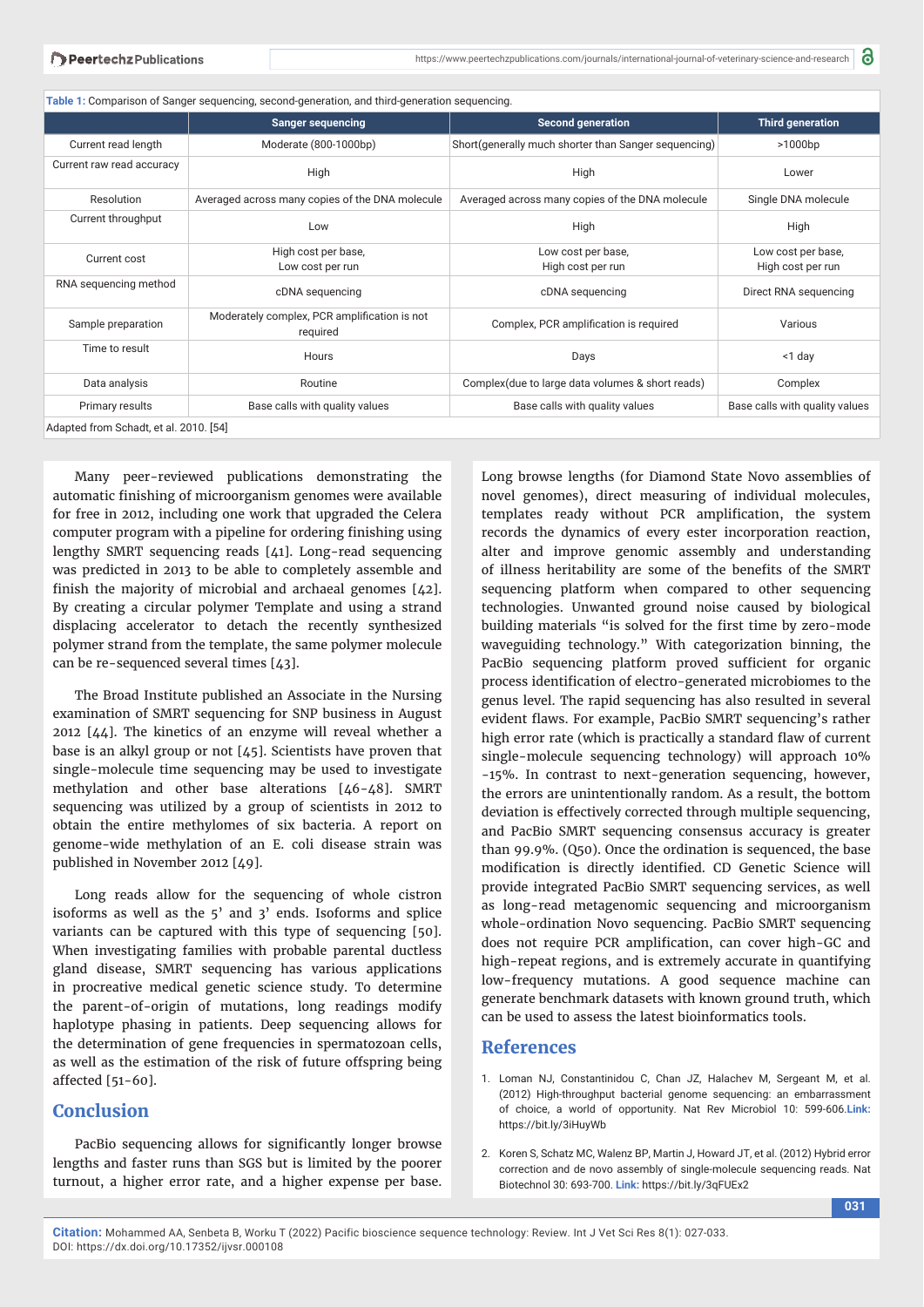- 3. Schadt EE, Turner S, Kasarskis A (2010) A window into third-generation sequencing. Hum Mol Genet 19: R227-R240. **Link:** https://bit.ly/3uE92qK
- 4. Rhoads A, Au KF (2015) Pacbio sequencing and its applications. Genomics Proteomics Bioinformatics 13: 278-289. **Link:** https://bit.ly/3qLlSSV
- 5. Jumpstart Consortium Human Microbiome Project Data Generation Working Group (2012) Evaluation of 16S rDNA-based community profiling for human microbiome research. PLoS One 7: e39315. **Link:** https://bit.ly/3NrQnqN
- 6. Marshall CW, Ross DE, Fichot EB, Norman RS, May HD (2012) Electrosynthesis of commodity chemicals by an autotrophic microbial community. Appl Environ Microbiol 78: 8412-8420. **Link:** https://bit.ly/3uu6BqM
- 7. Fichot EB, Norman RS (2013) Microbial phylogenetic profiling with the Pacific Biosciences sequencing platform. Microbiome 1. **Link:** https://bit.ly/3NwufLS
- 8. Ansorge WJ (2010) Next generation DNA sequencing techniques and applications. New Biotechnology 27: S3.
- 9. Kong N, Ng W, Thao K, Agulto R, Weis A, et al. (2017) Automation of PacBio SMRTbell NGS library preparation for bacterial genome sequencing. Stand Genomic Sci 12. **Link:** https://bit.ly/36zRVyg
- 10. Au KF, Underwood JG, Lee L, Wong WH (2012) Improving PacBio long read accuracy by short read alignment. PloS one 7: e46679. **Link:** https://bit.ly/35p9h0s
- 11. English AC, Richards S, Han Y, Wang M, Vee V, et al. (2012) Mind the gap: upgrading genomes with Pacific Biosciences RS long-read sequencing technology. PloS one 7: e47768. **Link:** https://bit.ly/3qIQ0hM
- 12. Eid J, Fehr A, Gray J, Luong K, Lyle J et al. (2009) Real-time DNA sequencing from single polymerase molecules. Science 323: 133-138. **Link:** https://bit.ly/3JSL6qe
- 13. Ardui S, Ameur A, Vermeesch JR, Hestand MS (2018) Single molecule realtime (SMRT) sequencing comes of age: applications and utilities for medical diagnostics. Nucleic Acids Res 46: 2159-2168. **Link:** https://bit.ly/3uCVifP
- 14. Levene MJ, Korlach J, Turner SW, Foquet M, Craighead HG, et al. (2003) Zero-mode waveguides for single-molecule analysis at high concentrations. science 299: 682-686. **Link:** https://bit.ly/36zNwLK
- 15. Pollard MO, Gurdasani D, Mentzer AJ, Porter T, Sandhu MS (2018) Long reads: their purpose and place. Hum Mol Genet 27: R234-R241. **Link:** https://bit.ly/3NrXI9V
- 16. Carneiro MO, Russ C, Ross MG, Gabriel SB, Nusbaum C, et al. (2012) Pacific biosciences sequencing technology for genotyping and variation discovery in human data. BMC genomics 13. **Link:** https://bit.ly/3tJHfGe
- 17. Roberts RJ, Carneiro MO, Schatz MC (2013) The advantages of SMRT sequencing. Genome biology 14: 1-4. **Link:** https://bit.ly/36V8dSr
- 18. Hebert PD, Braukmann TW, Prosser SW, Ratnasingham S, DeWaard JR, et al. (2018) A Sequel to Sanger: amplicon sequencing that scales. BMC genomics 19. **Link:** https://bit.ly/3JNDSn3
- 19. Travers KJ, Chin CS, Rank DR, Eid JS, Turner SW (2010) A flexible and efficient template format for circular consensus sequencing and SNP detection. Nucleic Acids Res 38. **Link:** https://bit.ly/3DifYhk
- 20. Hestand MS, Van Houdt J, Cristofoli F, Vermeesch JR (2016) Polymerase specific error rates and profiles identified by single molecule sequencing. Mutat Res 784: 39-45. **Link:** https://bit.ly/3IKcUeR
- 21. Ardui S, Race V, Zablotskaya A, Hestand MS, Van Esch H, et al. (2017) Detecting AGG interruptions in male and female FMR1 premutation carriers by single‐ molecule sequencing. Hum Mutat 38: 324-331. **Link:** https://bit.ly/3LrJqnZ
- 22. Chen L, Hadd A, Sah S, Filipovic-Sadic S, Krosting J, et al. (2010). An information-rich CGG repeat primed PCR that detects the full range of fragile

X expanded alleles and minimizes the need for southern blot analysis. J Mol Diagn 12: 589-600. **Link:** https://bit.ly/3uAy1vc

- 23. Hayward BE, Usdin K (2017) Improved assays for AGG interruptions in fragile X premutation carriers. J Mol Diagn 19: 828-835. **Link:** https://bit.ly/3NtDgp2
- 24. McFarland KN, Liu J, Landrian I, Godiska R, Shanker S, et al. (2015) SMRT sequencing of long tandem nucleotide repeats in SCA10 reveals unique insight of repeat expansion structure. PloS one 10: e0135906. **Link:** https://bit.ly/35kn4oZ
- 25. Acevedo A, Andino R (2014) Library preparation for highly accurate population sequencing of RNA viruses. Nat Protoc 9: 1760-1769. **Link:**  https://bit.ly/3IHz2Xm
- 26. Chang CJ, Chen PL, Yang WS, Chao KM (2014) A fault-tolerant method for HLA typing with PacBio data. BMC Bioinformatics 15. **Link:** https://bit.ly/3uBMMOj
- 27. Westbrook CJ, Karl JA, Wiseman RW, Mate S, Koroleva G, et al. (2015) No assembly required: Full-length MHC class I allele discovery by PacBio circular consensus sequencing. Hum Immunol 76: 891-896. **Link:** https://bit.ly/3iI7iqO
- 28. Huddleston J, Ranade S, Malig M, Antonacci F, Chaisson M, et al. (2014) Reconstructing complex regions of genomes using long-read sequencing technology. Genome res 24: 688-696. **Link:** https://bit.ly/3K4WTlr
- 29. Chaisson MJ, Wilson RK, Eichler EE (2015) Genetic variation and the de novo assembly of human genomes. Nat Rev Genet 16: 627-640. **Link:** https://bit.ly/3qKhm7k
- 30. Erlich Y (2015) A vision for ubiquitous sequencing. Genome Res 25: 1411- 1416. **Link:** https://bit.ly/3Dldqif
- 31. Chaisson MJ, Tesler G (2012) Mapping single molecule sequencing reads using basic local alignment with successive refinement (BLASR): application and theory. BMC Bioinformatics 13. **Link:** https://bit.ly/3ILYJWH
- 32. Sović I, Šikić M, Wilm A, Fenlon SN, Chen S, et al. (2016) Fast and sensitive mapping of nanopore sequencing reads with GraphMap. Nat Commun 7. **Link:** https://bit.ly/35mMd2m
- 33. Koren S, Walenz BP, Berlin K, Miller JR, Bergman NH, et al. (2017) Canu: scalable and accurate long-read assembly via adaptive k-mer weighting and repeat separation. Genome res 27: 722-736. **Link:** https://bit.ly/3tLNrgJ
- 34. Li H (2016) Minimap and miniasm: fast mapping and de novo assembly for noisy long sequences. Bioinformatics 32: 2103-2110. **Link:** https://bit.ly/3Dm2gtH
- 35. English AC, Salerno WJ, Reid JG (2014) PBHoney: identifying genomic variants via long-read discordance and interrupted mapping. BMC Bioinformatics 15. **Link:** https://bit.ly/3INBVG6
- 36. Sedlazeck FJ, Rescheneder P, Smolka M, Fang H, Nattestad M, et al. (2018) Accurate detection of complex structural variations using single-molecule sequencing. Nat Methods 15: 461-468. **Link:** https://bit.ly/36XzIe4
- 37. Escalona M, Rocha S, Posada D (2016) A comparison of tools for the simulation of genomic next-generation sequencing data. Nat Rev Genet 17: 459-469. **Link:** https://bit.ly/3uEkrXA
- 38. Zhao M, Liu D, Qu H (2017) Systematic review of next-generation sequencing simulators: computational tools, features and perspectives. Brief Funct Genomics 16: 121-128. **Link:** https://bit.ly/3JOJZYD
- 39. Rasko DA, Webster DR, Sahl JW, Bashir A, Boisen N, et al. (2011) Origins of the E. coli strain causing an outbreak of hemolytic–uremic syndrome in Germany. N Engl J Med 365: 709-717. **Link:** https://bit.ly/3DmVUtX
- 40. Chin CS, Sorenson J, Harris JB, Robins WP, Charles RC, et al. (2011) The Origin of the Haitian Cholera Outbreak Strain. N Engl J Med 364: 33–42. **Link:** https://bit.ly/3uFc2mC